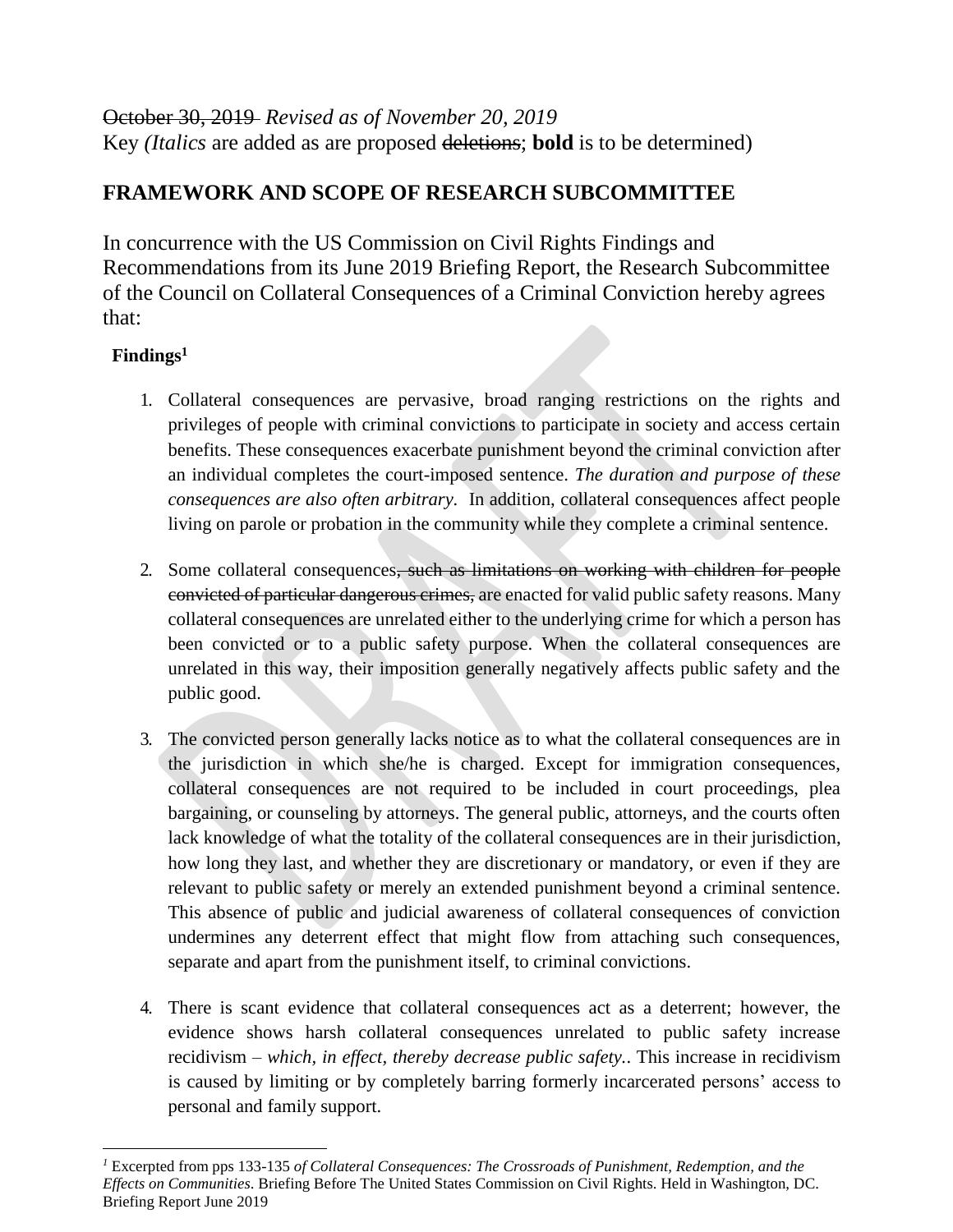- 5. Many collateral consequence restrictions on professional licensing serve an anticompetitive function and work against the public interest. They hinder the chances for and likelihood of rehabilitation for the formerly incarcerated person.
- **6. Voting restrictions because of a criminal conviction vary sharply by state. Some states allow individuals to vote while in prison and some require individuals to submit applications for restoration of the right to vote years after they have served their criminal sentence. Other states require a full pardon for the restoration of rights. In November 2018, Florida voters overwhelmingly required the state to restore voting rights to people with criminal convictions who have completed their sentence. The constitutional amendment was approved by a margin of 64% in favor and 35% against with more than 8 million votes cast. – Make CT Specific**
- 7. The federal courts and some states permanently bar any person with a felony criminal conviction from sitting on a criminal jury because of a belief that such persons will be biased toward criminal defendants. Studies do not show pro-defendant biases among people with criminal convictions. Rather studies show that formerly incarcerated individuals are no more biased than other potential jurors. **Some states also bar persons with felony convictions from sitting on civil juries after they have served their sentences. – Make CT Specific**
- 8. Restrictions on public housing and public benefits, including TANF and SNAP, make people acutely vulnerable upon leaving prison. Many people who leave prison do so without money and resources for basic living expenses, which are not easily obtained in part due to the restrictions on public benefits and housing. These consequences fail to protect the public safety and can lead the formerly incarcerated person toward unlawful means to earn subsistence money. Data show that persons subject to these bans are overwhelmingly women.
- 9. **Many jurisdictions suspend driver's licenses based on criminal convictions (Make CT Specific),** unrelated to whether the restricted person's conviction involved a criminal driving violation or an offense linked to driving. These restrictions severely limit employment opportunities, leaving people unable to support themselves, which can lead to recidivism putting the public's safety at risk.
- 10. **Access to federal financial aid for higher education (Make CT Specific w/state scholarship eligibility**) is suspended for people with drug convictions, but not for other criminal convictions. This restriction is not related to drug offenses, and is not connected to a purpose that has been shown to promote the public good.
- 11. **Employment (Ensure consistent w/Employment Subcommittee findings)** is difficult to access for those individuals with a criminal conviction as many employers choose to use a blanket ban on hiring any person with a prior criminal conviction regardless of the offense committed by the person. In some jurisdictions employers are not permitted to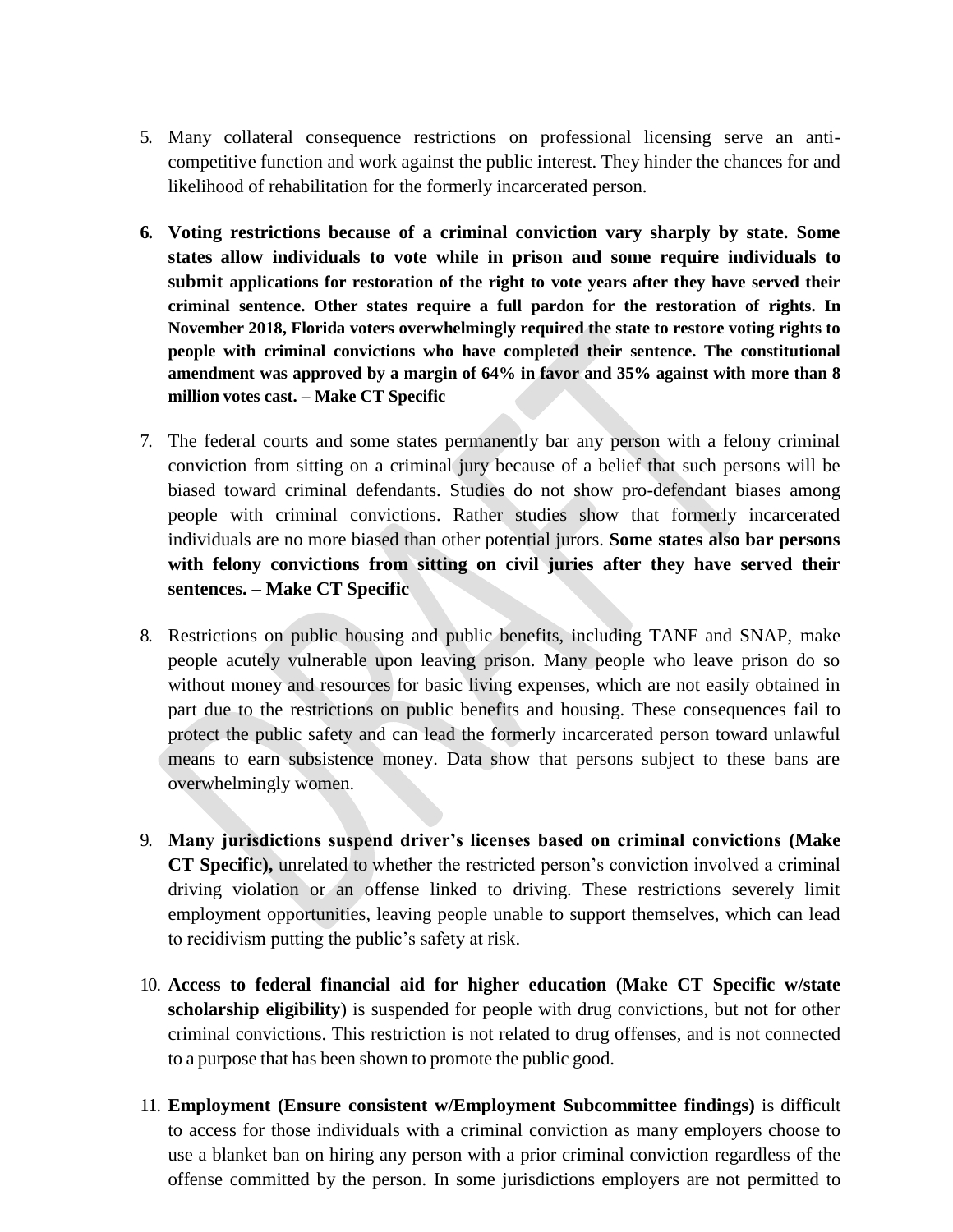inquire about criminal history on an employment application but must delay questioning and background checks about criminal history until a group of finalists are chosen by the employer. These jurisdictions do not bar employers from hiring their candidates of choice or performing background checks later in the hiring process. The EEOC has issued guidance to employers on conducting criminal background checks in ways that reduce unnecessary consequences and racial disparities.

- **12. The processes people must undertake to restore rights, for example through applications for pardon or for judicial record sealing, are often complicated, opaque, and difficult to access. They often require hiring a lawyer, court filing fees, collecting evidence and several appearances in court before the state will grant such restoration. (Make CT Specific)**
- **13. States, such as Pennsylvania, have instituted automatic restoration of rights and sealing of criminal records for certain offenses after a period of time with no further criminal convictions without the need for individuals to petition for record sealing. (Make CT Specific and include misdemeanors)**

The findings in this report provide the necessary research and evidence to allow the Council to utilize the following recommendations as a guideline for the scope of the Research Subcommittee's work. Absent the from the report's findings are references to recommendations requiring federal legislative action. Therefore, the report recommendations that the Research Subcommittee will focus on are: <sup>2</sup>

- A. Collateral consequences should be tailored to serve public safety. Policymakers should avoid punitive mandatory consequences that do not serve public safety, bear no rational relationship to the offense committed, and impede people convicted of crimes from safely reentering and becoming contributing members of society.
- B. Jurisdictions that impose collateral consequences should periodically review the consequences imposed by law or regulation to evaluate whether they are necessary to protect public safety and if they are related to the underlying offenses.
- C. State and local jurisdictions should undertake a comprehensive analysis of collateral consequences authorized or required by their laws, collect them in a publicly available format, and analyze the connection of each restriction to public safety and the broader public interest. Consequences not serving the public interest should be repealed. Arrest alone should never be sufficient justification to limit rights and privileges, except as set forth by the court in which the charges are pending.
- D. Jurisdictions should compile and clearly identify collateral consequences in a format

 $\overline{a}$ 

<sup>2</sup> Excerpted from pps 135-137 of *Collateral Consequences: The Crossroads of Punishment, Redemption, and the Effects on Communities*. Briefing Before The United States Commission on Civil Rights. Held in Washington, DC. Briefing Report June 2019